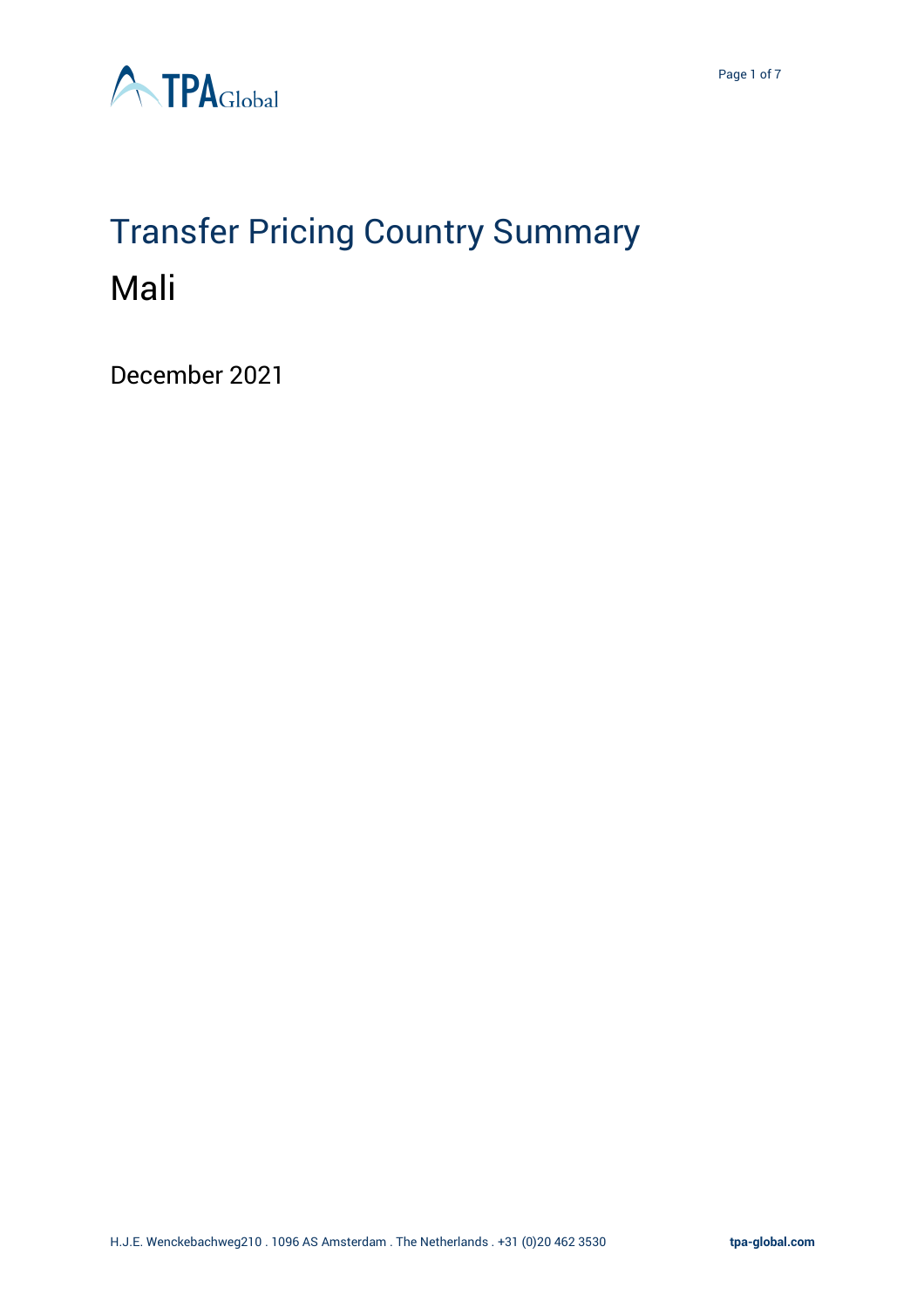# **A TPA**Global

| 1. |              |                                                                                |
|----|--------------|--------------------------------------------------------------------------------|
| 2. |              |                                                                                |
|    | a)           |                                                                                |
|    | b)           |                                                                                |
|    | c)           |                                                                                |
|    | d)           |                                                                                |
|    | e)           |                                                                                |
|    | f)           |                                                                                |
| 3. |              |                                                                                |
|    | a)           |                                                                                |
|    | b)           |                                                                                |
|    | c)           |                                                                                |
|    | d)           |                                                                                |
|    | e)           |                                                                                |
|    | f)           |                                                                                |
|    | g)           |                                                                                |
|    | h)           |                                                                                |
|    | i)           | Production Process for TP Relevant Returns, Documents, Forms and Financials  6 |
|    | j)           |                                                                                |
|    | $\mathsf{k}$ |                                                                                |
|    | $\mathsf{I}$ |                                                                                |
|    | m)           |                                                                                |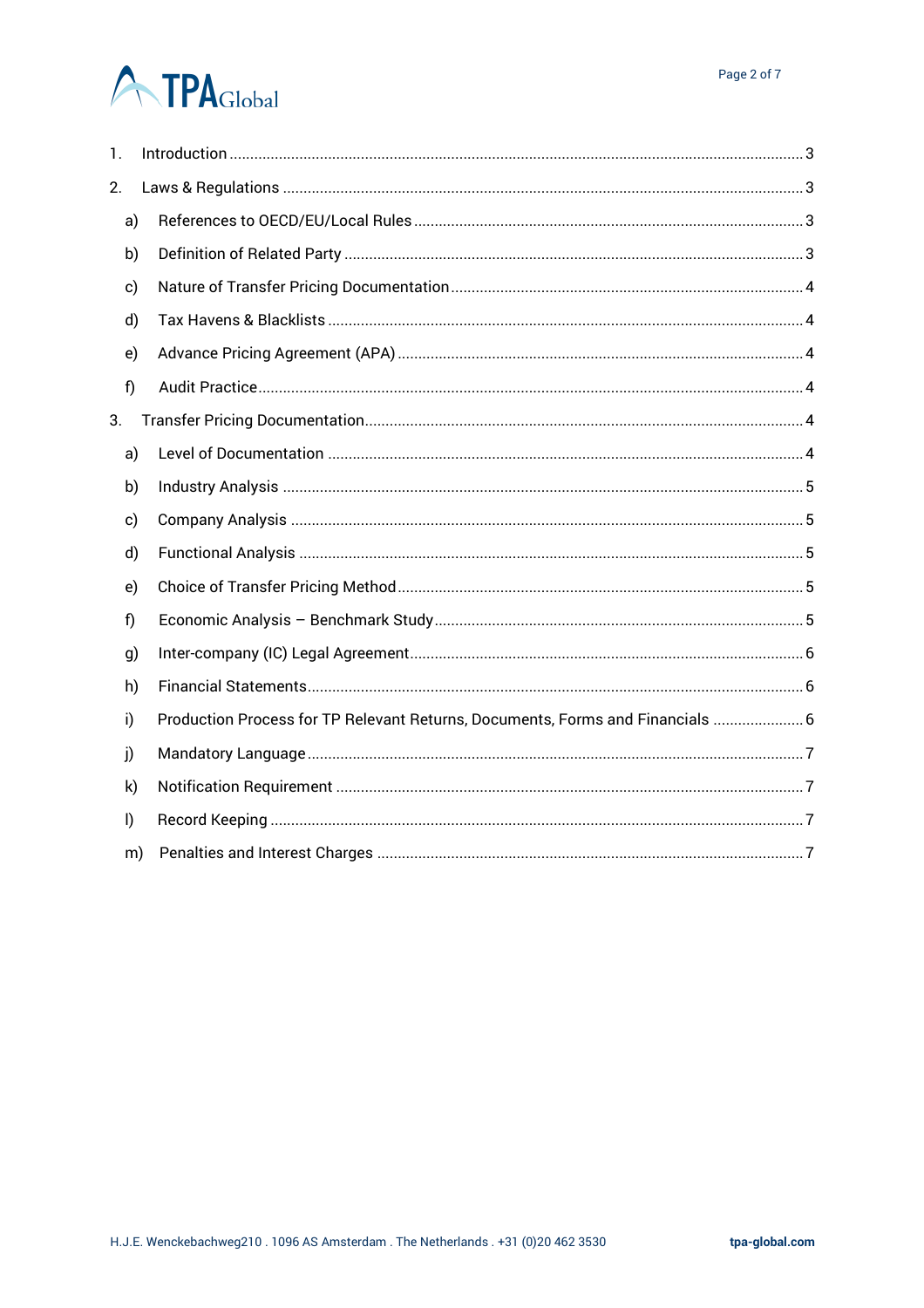

# <span id="page-2-0"></span>1. Introduction

Mali is not a member country of OECD. Mali has no formal transfer pricing documentation requirements to submit the master file, local file, country-by-country reporting and the notification of country-by-country reporting for qualifying multinational groups.

# <span id="page-2-2"></span><span id="page-2-1"></span>2. Laws & Regulations

#### a) References to OECD/EU/Local Rules

Mali Parliament's adoption of the Country' budget for 2017 and the Finance Act for 2017 introduced its Transfer pricing rules.

Previously, Art 81 CGI (General Tax code 2006) regulated related party transactions: "in determining the taxable income from industrial and commercial transactions derived by companies dependent or controlled by an enterprise(s) situated outside a member State of the West African Economic and Monetary Union (UEMOA), profits indirectly transferred to the latter, either by an increase or decrease of the purchase or selling price, or by any other means, shall be added to the tax base'.

According to the code, the Malian tax Administrator may adjust the tax base in order to determine the arm's length transfer price where there exist a relationship of dependency and or control between the resident entity and its foreign party. Adjustments made on profits indirectly transferred are based on the economic realities of the transaction. The tax directorate in the exercise of its duty may fully or partially repair omissions in the tax base or recover any tax, duties, or fees due as well as fix errors impairing determination of the transfer price.

Art 81 covers a broad scope of transactions (industrial and commercial). It also empowers the tax authorities to adjust on "any other transaction" that artificially reduces the taxable profits. On the other hand, the level of dependency and control required for tax adjustment is not defined. - This gives room for appreciation of a transaction and any subsequent adjustment of the transfer price at the discretion of the tax inspector. On this basis, taxpayers are therefore required to comply with competition rules; and produce sufficient information/documentation on the nature of the transaction, as well as the economic reality of the prices to substantiate the transfer price.

# b) Definition of Related Party

<span id="page-2-3"></span>Related parties are defined to include where one party has direct or indirect capital ownership of 50% or more, or has effective decision-making power in the other, or where multiple parties are controlled by a third party meeting the same conditions.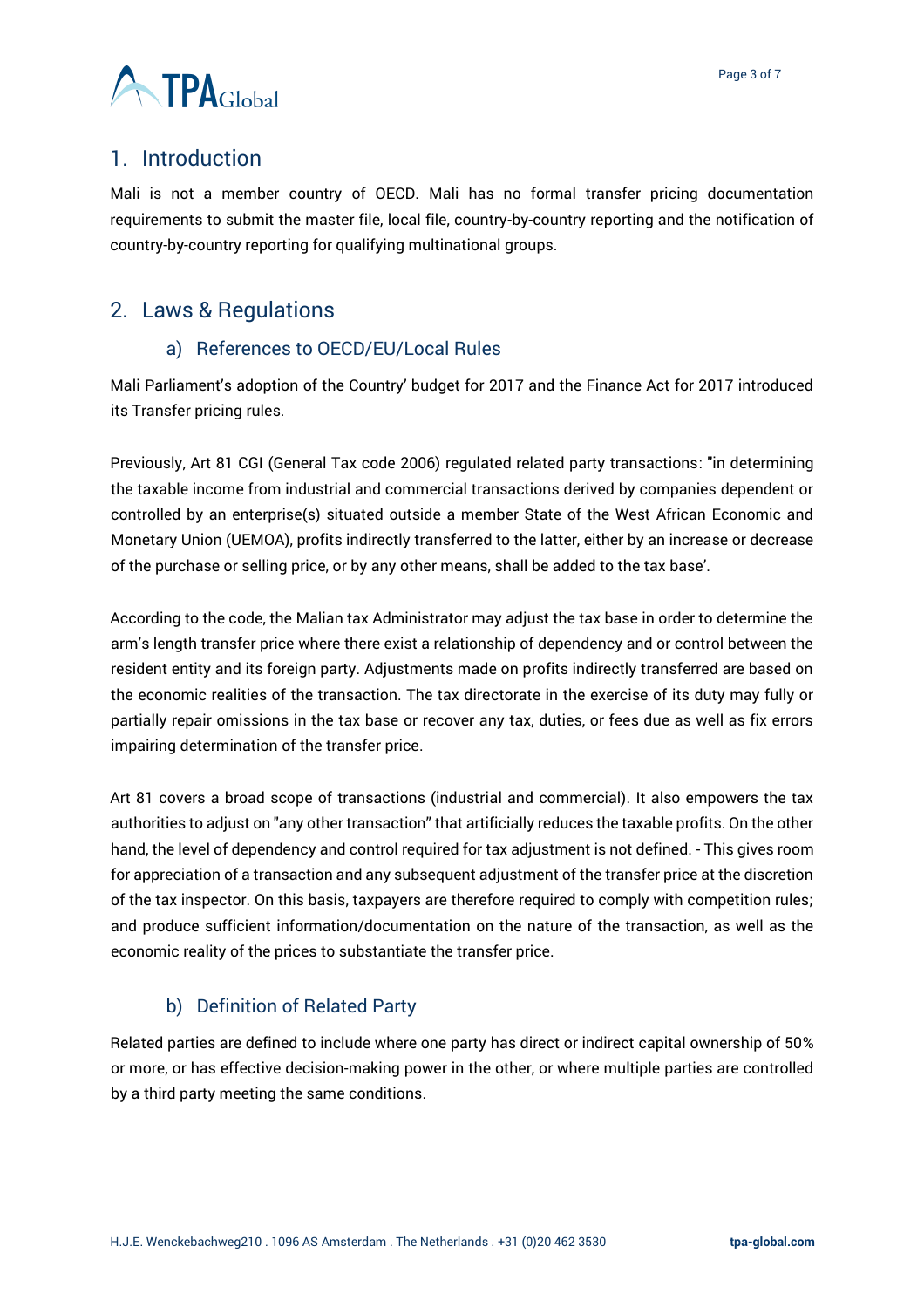

# c) Nature of Transfer Pricing Documentation

<span id="page-3-0"></span>It should be noted that Mali is not a member of the OECD and also did not participate in the BEPS Inclusive Framework.

#### d) Tax Havens & Blacklists

<span id="page-3-1"></span>Mali does not have a 'black list' for non-cooperative jurisdictions.

#### e) Advance Pricing Agreement (APA)

<span id="page-3-2"></span>Taxpayers are allowed to request APA's from the tax authority.

#### f) Audit Practice

<span id="page-3-3"></span>The transfer pricing rules apply, regardless of two parties being related for transactions undertaken with a non-resident party located in a low-tax jurisdiction (lower than Mali's rate by 10% or more) or a non-cooperative jurisdiction (lack of transparency or exchange of information with Mali)

TP scrutiny in Mali is intense in the Natural resources sector. In its quest for technical assistance in developing fiscal laws and general tax administration from the IMF (IMF report August 2013), Malian Tax authorities noted that in spite the adjustments and changes made in the Mining Laws of 1991, 1999 and 2012, the regulations did not cover every loophole in the fiscal system. For example, there are no legislations in the Mining code in respect to Transfer Pricing (tax avoidance & evasion), and exchange of information in this domain. As is, and in response to the IMF report, it is certain that well defined regulations will be drafted in the near future, a trend pursued by most sub-Saharan French African countries.

# <span id="page-3-5"></span><span id="page-3-4"></span>3. Transfer Pricing Documentation

#### a) Level of Documentation

Transfer pricing documentation requirements include:

- Group-level documentation, including a general description of legal structure, business activity, functions performed, and risks assumed, intangible assets, and the transfer pricing policy; and
- Taxpayer-specific documentation, including details of business activities, related-party transactions, the transfer pricing methods used, the comparable analysis, and a list of costsharing agreements and advance pricing agreements (APAs) entered into.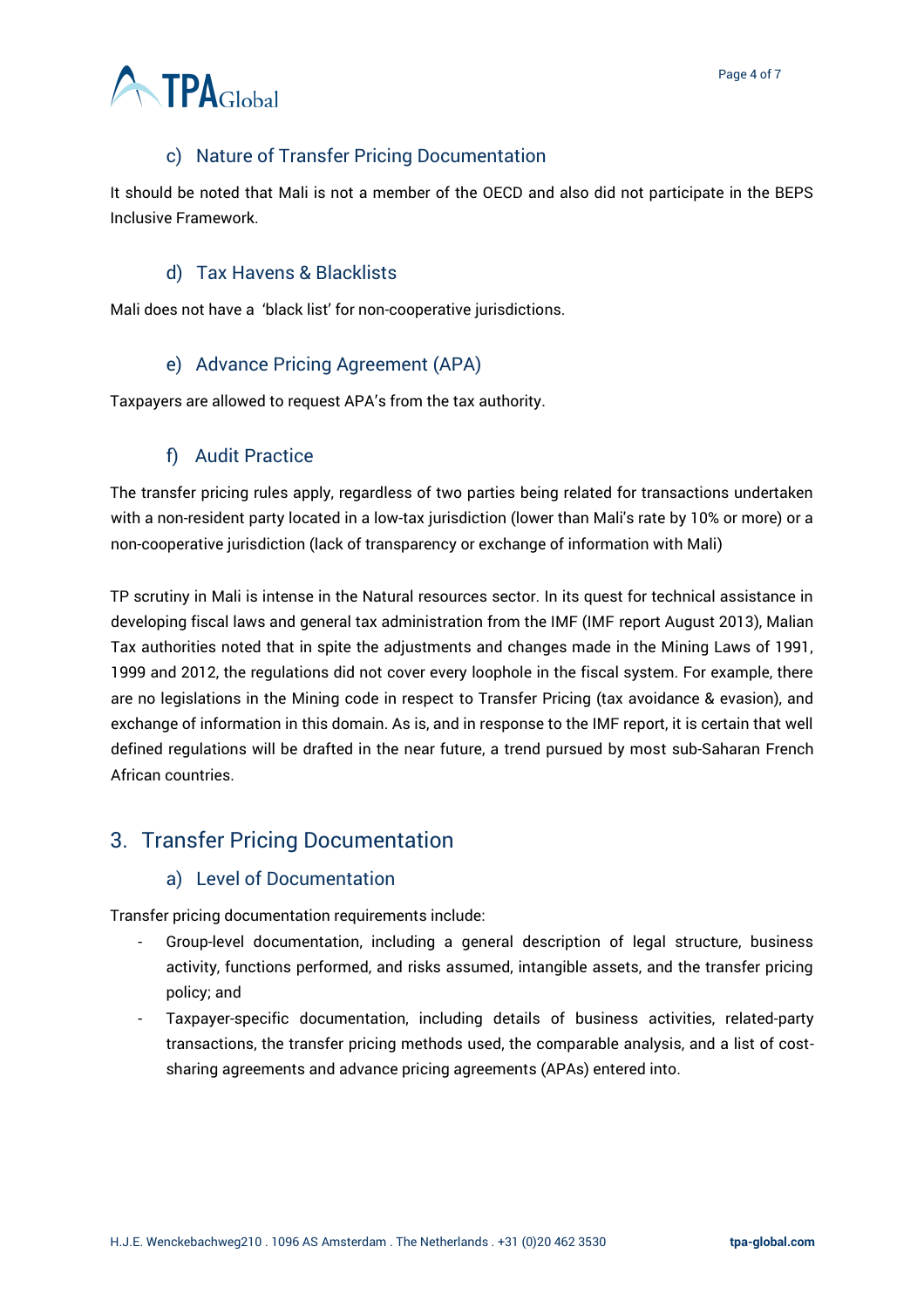# b) Industry Analysis

<span id="page-4-0"></span>By identifying value drivers for the relevant industry, a first indication of the level of profitability common in the industry is being given.

#### c) Company Analysis

<span id="page-4-1"></span>A description of the management structure of the local entity, a local organisation chart, and a description of the individuals to whom local management reports and the country(ies) in which such individuals maintain their principal offices.

A detailed description of the business and business strategy pursued by the local entity including an indication whether the local entity has been involved in or affected by business restructurings or intangibles transfers in the present or immediately past year and an explanation of those aspects of such transactions affecting the local entity.

#### d) Functional Analysis

<span id="page-4-2"></span>In conducting a functional analysis, an assessment is made of the significant activities and responsibilities that are performed by the related parties relevant to the Intercompany Transactions under review, the tangible and intangible assets that are employed and the risks that are borne in undertaking the business activities. Such an assessment is consistent with the recommendations that have been made in the OECD Guidelines at paragraph 1.51.

#### e) Choice of Transfer Pricing Method

<span id="page-4-3"></span>The Malian tax code does not have a prescribed Transfer Pricing methodology.

Determination of profits indirectly transferred; adjustment of the transfer price thereof, and the provision of comparables to substantiate the adjustment ultimately depend on the tax inspector. Every taxpayer is therefore obliged to be tax compliant; respecting competition rules in deriving the transfer price; and provide sufficiently precise information on the nature of the transaction, as well as its economic reality and consideration.

#### f) Economic Analysis – Benchmark Study

<span id="page-4-4"></span>The taxpayer is not obliged (Art 81 CGI) to provide comparables to substantiate its transfer price. As afore mentioned, adjustments of the tax base to reflect the economic reality of a transaction is the responsibility of the tax administration. In order to substantiate the adjusted tax base, the Tax authority may then rely on comparables from similar enterprises operating in similar transactions under similar circumstances in the open market.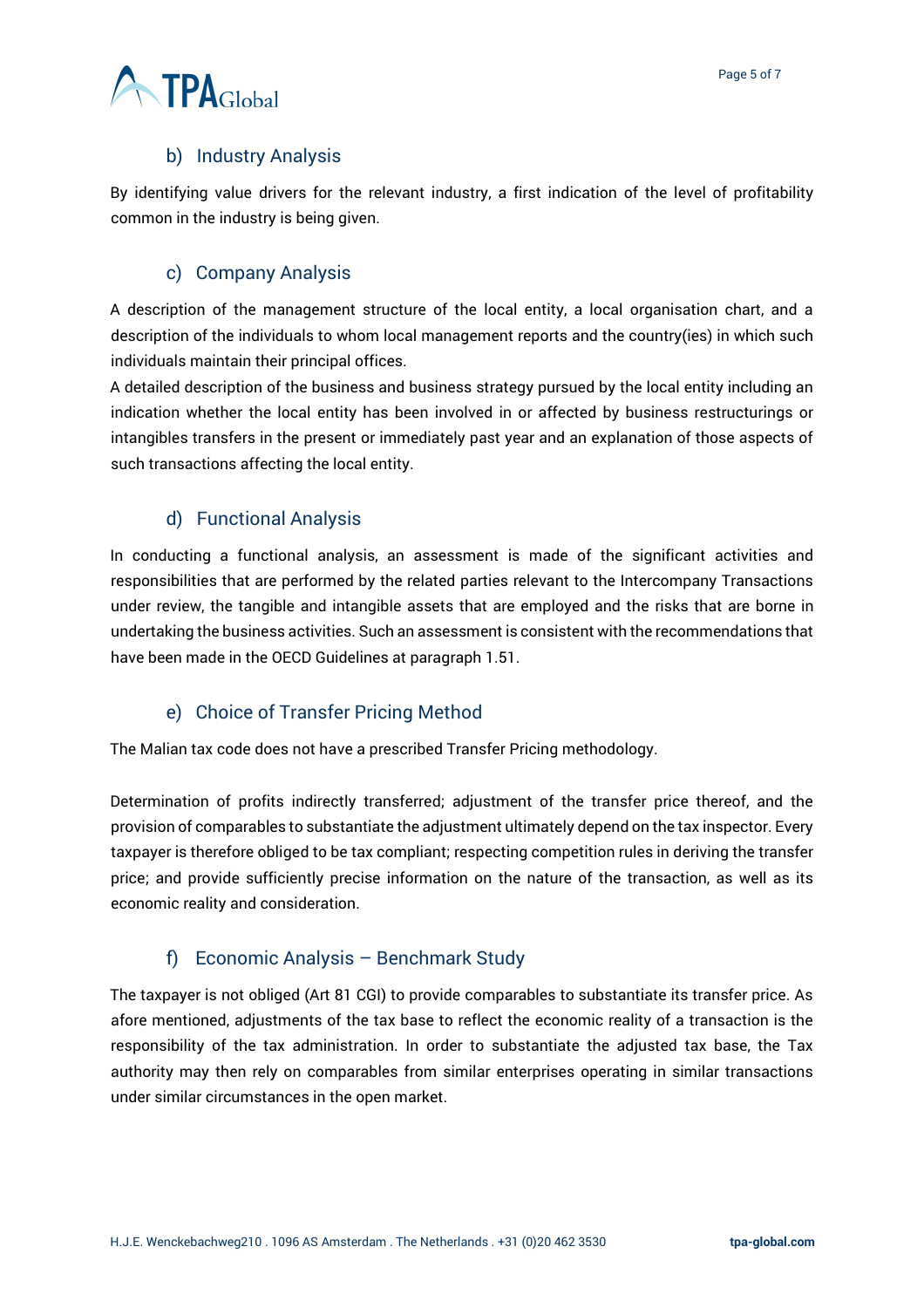

# g) Inter-company (IC) Legal Agreement

<span id="page-5-0"></span>Although an Inter-company legal agreement formalizes the business and financial relationship between group entities, the legal agreements have a lower ranking since the OECD 2017 Guidelines made the ''conduct of parties'' the prevailing concept.

# h) Financial Statements

<span id="page-5-1"></span>The following information shall be submitted together with the corporate income tax return:

- An overview of the overheads
- Financial Statements (three copies)
- Harmonized Codes

# <span id="page-5-2"></span>i) Production Process for TP Relevant Returns, Documents, Forms and Financials

In the chart below, the existence of the filing requirements with the details of which format is used, the latest filing date, notification requirement and its deadline, thresholds to be applied in case it exists, and the required languages are demonstrated. This information can be seen respectively for CIT, master file, local file, CbCR, local forms, annual accounts and segmented P&L documentations.

|                                  | Prepare or<br>File? | Format   | <b>Deadline</b> | Notification<br>Deadline* | Threshold*<br>(Yes/No) | Local Language<br>(Yes/No)*(If "No",<br>it can be filed in<br>English) |
|----------------------------------|---------------------|----------|-----------------|---------------------------|------------------------|------------------------------------------------------------------------|
| Corporat                         |                     | Local    |                 |                           |                        |                                                                        |
| e Income                         | File                | GAAP/IFR |                 |                           |                        |                                                                        |
| Tax                              |                     | S        | 30 April        | No                        | No                     | Yes                                                                    |
| <b>Master</b>                    | N.A.                | N.A.     | N.A.            | N.A.                      | N.A.                   | N.A.                                                                   |
| <b>File</b>                      |                     |          |                 |                           |                        |                                                                        |
| <b>Local File</b>                | N.A.                | N.A.     | N.A.            | N.A.                      | N.A.                   | N.A.                                                                   |
| <b>CbCR</b>                      | N.A.                | N.A.     | N.A.            | N.A.                      | N.A.                   | N.A.                                                                   |
| <b>Local</b><br>form             | N.A.                | N.A.     | N.A.            | N.A.                      | N.A.                   | N.A.                                                                   |
| <b>Annual</b><br><b>Accounts</b> | N.A.                | N.A.     | N.A.            | N.A.                      | N.A.                   | N.A.                                                                   |